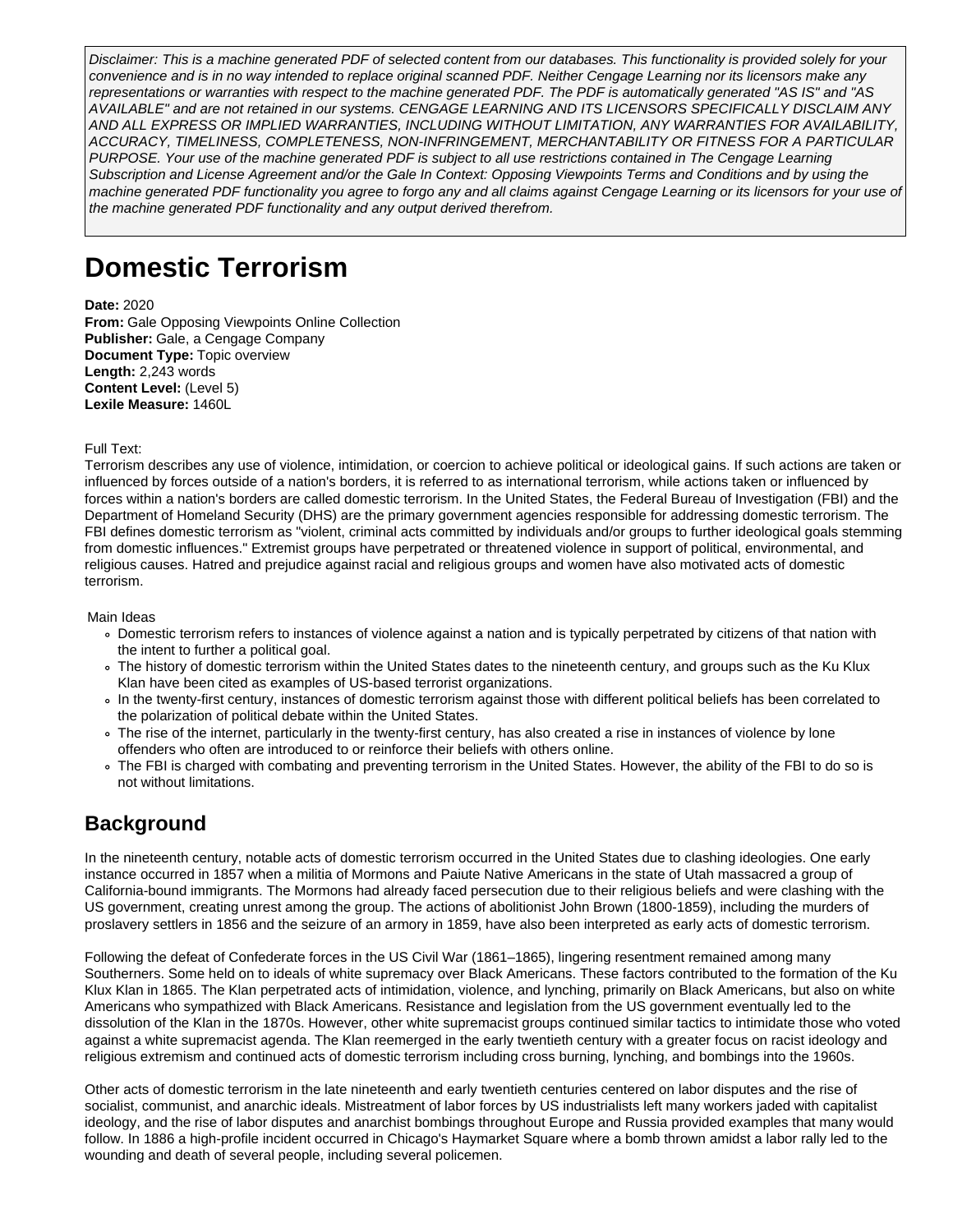During the 1960s and 1970s, several groups opposed to the Vietnam War or espousing discontent with the US government rose in prominence and fueled violence either directly or indirectly. These groups include the Black Liberation Army, the Weathermen (later called the Weather Underground Organization), the Armed Forces of Puerto Rican National Liberation (Fuerzas Armadas de Liberación Nacional Puertoriqueña, or FALN), the United Freedom Front, Revolutionary Force 9, the Symbionese Liberation Army, and the New Year's Gang. These and other left-wing and right-wing groups were responsible for instances of property destruction, kidnapping, murders, and bombings that killed multiple people throughout the nation during this period.

Left-wing extremism was responsible for most acts of domestic terrorism through 1985. This began to shift in 1990s, though a few well-publicized instances of ecoterrorism in the name of animal and environmental rights occurred. The Animal Liberation Front (ALF) and Environmental Liberation Front (ELF) participated in bombings and arson attacks with a focus on property destruction of slaughterhouses, lumber mills, and other industries they saw as oppressive to animals and the environment. No people were killed in any ALF or ELF attacks, and since the late 2000s, acts by such environmental activist groups have been nonviolent or included sabotage rather than violence.

As left-wing extremist terrorism began to fade, right-ring terrorism was on the rise. Beginning in the 1970s, right-wing extremists began to engage in arson attacks, firebombings, and vandalism at abortion clinics around the country. By the mid-1980s, violent rightwing extremism came to pose the greatest domestic terrorist threat in the United States. According to the FBI, the emerging brand of right-wing extremism often espoused white supremacy but was primarily focused on opposition to the federal government. A notorious act of right-wing domestic terrorism in the United States occurred in 1995 when Timothy McVeigh bombed the Alfred P. Murrah Federal Building in Oklahoma City, Oklahoma, killing 168 people. As his motivation, McVeigh cited the FBI siege of the property of Randy Weaver in Ruby Ridge, Idaho, in 1992 and the federal raid against the Branch Davidians in Waco, Texas, in 1993. McVeigh was arrested and admitted his responsibility. He was executed by the US government in 2001.

During the second decade of the 2000s, there had been another shift in groups perpetrating domestic terrorism. By 2020 DHS considered racially and ethnically motivated violent extremists, specifically white supremacist extremists, "the most persistent and lethal threat" in US domestic terrorism. White supremacist extremists conducted more domestic lethal attacks than any other extremist movement between 2018 and 2020.

#### **Political Polarization**

The continued polarization of political parties in the United States has contributed to groups being labeled as terrorists by their political opponents. Those attributing the terrorist label to organizations and movements tend to focus on acts of violence that they claim are indicative of the movement's overall ideologies. Political unrest within the United States is also a factor to consider when protests and counterprotests turn violent, as those participating are increasingly arming themselves in the interest of confrontation or self-defense. In 2020 protests in cities like Portland, Oregon, and Louisville, Kentucky, resulted in shootings and property damage. Organizations on both sides of the divide have been blamed for instances of political violence.

Violent methods used by domestic terrorists have also included vehicular assaults, with two high-profile cases occurring in 2017. A man claiming allegiance to ISIS killed eight people and injured twelve when he ran his car into a group of cyclists and runners in Manhattan, New York. And, during a 2017 "Unite the Right" rally in Charlottesville, Virginia, responding to a counterprotest of leftwing demonstrators, a white nationalist drove his vehicle into the group, resulting in the death of Heather Heyer. US attorney general William Barr described the driver's actions as an example of domestic terrorism.

Responding to the violence in Charlottesville, President Donald Trump cited guilt on "many sides," leading to criticism that the president was refusing to denounce violence from right-wing groups. This claim emerged again in 2020 when President Trump made ambiguous statements and appeared not to denounce the far-right Proud Boys organization during a debate with Democratic nominee Joe Biden. The Proud Boys has been linked to several instances of political violence. The issue of far-right domestic terrorism arose again following a foiled attempt by an armed group of men in 2020 to abduct and kill Michigan governor Gretchen Whitmer; the governor had been a frequent target of criticism from President Trump and other political opponents throughout the year.

Following the rise of the Black Lives Matter (BLM) movement, opponents in the media, government, and law enforcement depicted the movement as being primarily focused on violence and property destruction rather than their stated goal of furthering equal treatment for Black Americans. Supporters of BLM state that the group does not advocate or engage in violence and that instances of such are outlier examples. Similarly, the terrorist label is often used by opponents to describe the antifa ("antifascist") movement that rose in visibility following the events in Charlottesville and has been linked to instances of violent counterprotesting. President Trump announced in 2020 that he planned to designate both antifa and the Ku Klux Klan as terrorist organizations.

#### **Lone Offenders**

According to the FBI, most domestic terror attacks are conducted by lone offenders who are motivated by their personal grievances or sense of purpose. Some of these lone offenders are considered isolated, meaning they have no connection with nor receive support from a network of supporters or terrorist organizations. Other lone offenders are considered connected, meaning that while they operate alone, they are inspired by or directly connected to terrorist organizations. These offenders are sometimes referred to as "lone wolves." The unpredictable nature of where, when, and how lone offenders will strike has been cited as a key difficulty in stopping their attacks.

Eric Robert Rudolph—a domestic terrorist motivated by white supremacist, antiabortion, and antigay sentiments—detonated a bomb in Centennial Olympic Park during the 1996 Olympic Games in Atlanta, Georgia. Rudolph also carried out the bombings of an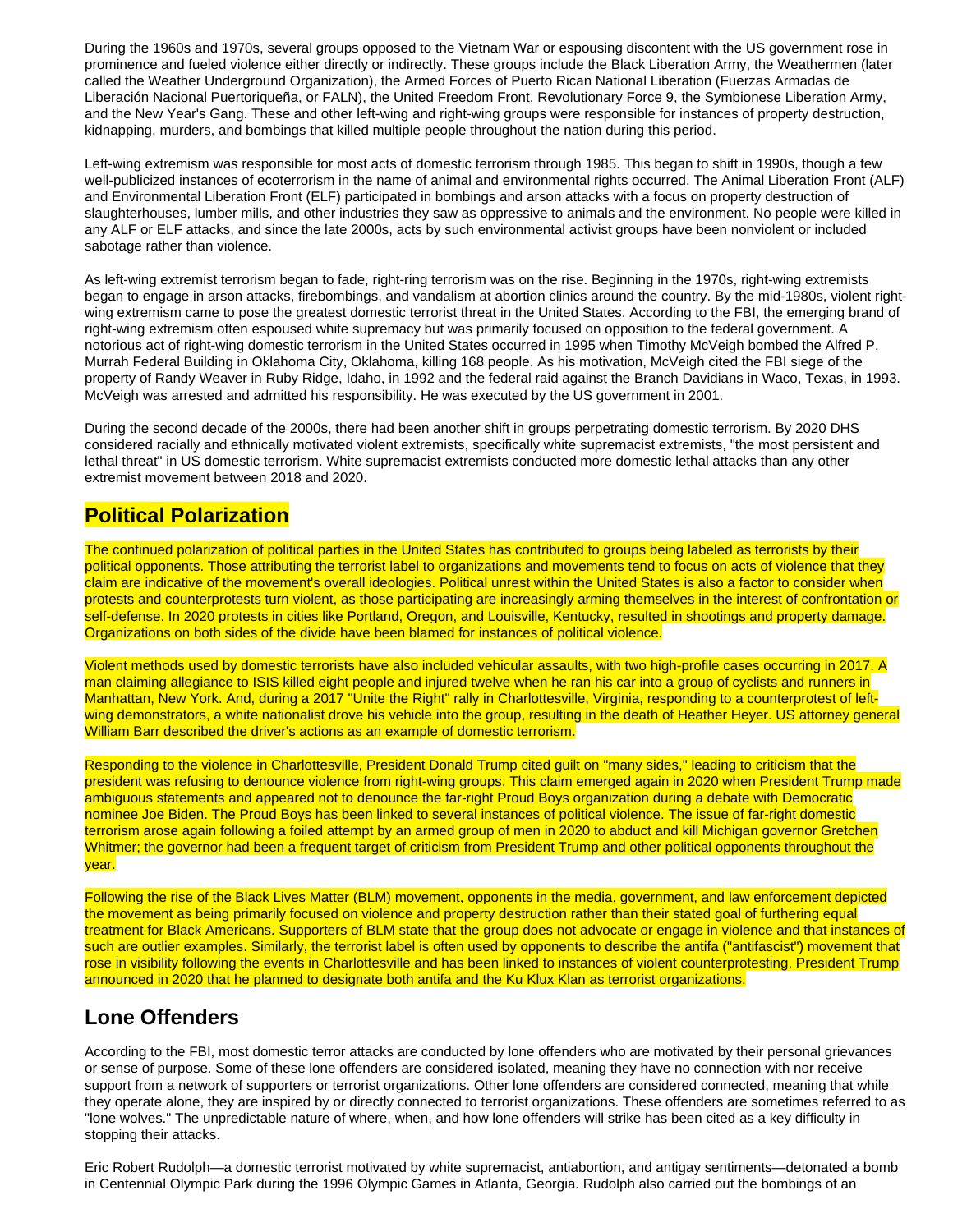abortion clinic in suburban Atlanta in January 1997, an LGBTQ bar in Atlanta in February 1997, and an abortion clinic in Birmingham, Alabama, in January 1998. Other antiabortion, lone-wolf domestic terror incidents include the murders of abortion providers Dr. Barnett Slepian at his home near Buffalo, New York, in 1998, and Dr. George Tiller in a church in Wichita, Kansas, in 2009.

Many lone offenders have either become self-radicalized by their beliefs or had their beliefs influenced by material on the internet, resulting in attacks such as mass shootings or other forms of violence. The power of the internet to spread the ideas of radicalized individuals and groups is seen as having had a dramatic effect on the rise of terrorist attacks by lone offenders. Many of the deadliest domestic terrorist events in the United States are examples of attacks by lone offenders that displayed evidence of them being radicalized online. In 2016 a man who had pledged allegiance to the radical Islamist group ISIS conducted a mass shooting at an LGBTQ nightclub in Orlando, Florida, that left forty-nine people dead and fifty wounded. Other attacks include the 2015 mass shooting of churchgoers in Charleston, South Carolina, by a white supremacist; the mass shooting that killed eleven people and injured others in a Jewish synagogue in Pittsburgh in 2018 by a man espousing antisemitic beliefs; a mass shooting that killed twenty-three people and injured dozens in El Paso, Texas, which targeted Hispanic people and was motivated by white supremacist ideologies; and the mailing of multiple explosive devices to figures critical of President Donald Trump.

Critical Thinking Questions

- Under what circumstances have Americans sought domestic terrorism as a political strategy?
- For what reasons do you think acts of domestic terrorism in the United States are more commonly committed by individuals rather than coordinated groups? Explain your answer.
- Do you believe that the government should classify organizations or groupings of like-minded individuals such as antifa or the Ku Klux Klan as terrorist organizations? Why or why not?

# **Combating Domestic Terrorism**

The FBI is the lead federal agency for investigating and preventing domestic terrorism. The agency uses investigative techniques and conducts surveillance on groups and individuals associated with domestic terrorist acts. While the FBI may initiate preliminary investigations based on information of possible criminal or threatening activity, full investigations proceed only after groups or individuals break the law by issuing threats or engaging in violence or destruction.

In 2014 the United States relaunched a task force dedicated to combating domestic terrorism. The Domestic Terrorism Executive Committee consists of officials the Department of Justice, the FBI, and the Offices of the United States Attorneys, and its mission is to prevent and stop attacks "from individuals within our own borders who may be motivated by a variety of other causes from antigovernment animus to racial prejudice." However, during Trump's presidency from 2017 to 2021, many critics noted that the administration did not focus on the issue of violent white nationalist or far right-wing domestic terrorist groups, even after warnings by numerous government and academic experts. The FBI warned in 2020 that the "top threat we face from domestic violent extremists is from racially- and ethnically-motivated violent extremists, including white supremacists." A DHS report the same year noted that the most deadly terrorist threat in the United States came from "racially and ethnically motivated violent extremists—specifically white supremacist extremists." According to the Center for Strategic and International studies, such groups accounted for two-thirds of the terrorist plots and attacks in the United States in 2020.

In 2020 the DHS was widely criticized for the deployment of federal agents to several cities, including Portland, Oregon, and Seattle, Washington, to address violence during political protests against police violence and racial injustice. The governor of Oregon called the DHS actions, which included the use of unmarked vehicles and military-style uniforms, "a blatant abuse of power by the federal government."

**Full Text:** COPYRIGHT 2020 Gale, a Cengage Company

**Source Citation** (MLA 8th Edition)

"Domestic Terrorism." Gale Opposing Viewpoints Online Collection, Gale, 2020. Gale In Context: Opposing Viewpoints, link.gale.com/apps/doc/PC3010999323/OVIC?u=monr95008&sid=OVIC&xid=e749d1c0. Accessed 2 Jan. 2021.

# **Gale Document Number:** GALE|PC3010999323

# **Highlighted Passages:**

Text: Political Polarization The continued polarization of political parties in the United States has contributed to groups being labeled as terrorists by their political opponents. Those attributing the terrorist label to organizations and movements tend to focus on acts of violence that they claim are indicative of the movement's overall ideologies. Political unrest within the United States is also a factor to consider when protests and counterprotests turn violent, as those participating are increasingly arming themselves in the interest of confrontation or self-defense. In 2020 protests in cities like Portland, Oregon, and Louisville, Kentucky, resulted in shootings and property damage. Organizations on both sides of the divide have been blamed for instances of political violence . Violent methods used by domestic terrorists have also included vehicular assaults, with two high-profile cases occurring in 2017. A man claiming allegiance to ISIS killed eight people and injured twelve when he ran his car into a group of cyclists and runners in Manhattan, New York. And, during a 2017 "Unite the Right" rally in Charlottesville, Virginia, responding to a counterprotest of leftwing demonstrators, a white nationalist drove his vehicle into the group, resulting in the death of Heather Heyer. US attorney general William Barr described the driver's actions as an example of domestic terrorism. Responding to the violence in Charlottesville, President Donald Trump cited guilt on "many sides," leading to criticism that the president was refusing to denounce violence from right-wing groups. This claim emerged again in 2020 when President Trump made ambiguous statements and appeared not to denounce the far-right Proud Boys organization during a debate with Democratic nominee Joe Biden. The Proud Boys has been linked to several instances of political violence. The issue of far-right domestic terrorism arose again